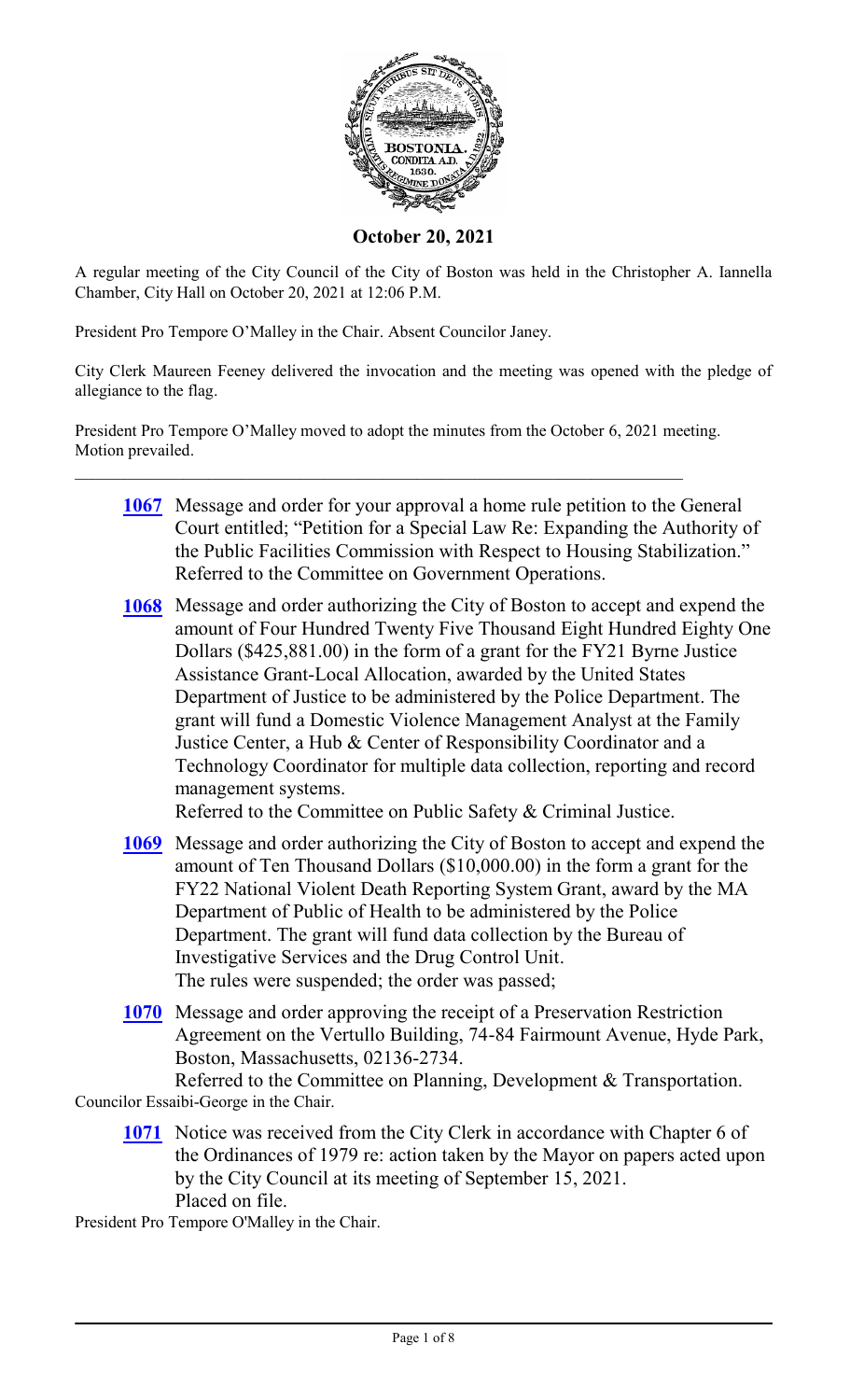- **[1072](http://boston.legistar.com/gateway.aspx?m=l&id=/matter.aspx?key=4883)** Notice was received from the City Clerk in accordance with Chapter 6 of the Ordinances of 1979 re: action taken by the Mayor on papers acted upon by the City Council at its meeting of September 22, 2021. Placed on file.
- **[1073](http://boston.legistar.com/gateway.aspx?m=l&id=/matter.aspx?key=4884)** Notice was received from the City Clerk in accordance with Chapter 6 of the Ordinances of 1979 re: action taken by the Mayor on papers acted upon by the City Council at its meeting of September 29, 2021. Placed on file.
- **[1074](http://boston.legistar.com/gateway.aspx?m=l&id=/matter.aspx?key=4885)** Notice was received from the City Clerk in accordance with Chapter 6 of the Ordinances of 1979 re: action taken by the Mayor on papers acted upon by the City Council at its meeting of October 6, 2021. Placed on file.
- **[1075](http://boston.legistar.com/gateway.aspx?m=l&id=/matter.aspx?key=4940)** Notice was received from the Acting Mayor of the temporary appointment of Tammy Pust, as Interim Director of Labor Relations effective October 4, 2021.

Placed on file.

- **[1076](http://boston.legistar.com/gateway.aspx?m=l&id=/matter.aspx?key=4886)** Notice was received from the Acting Mayor of the appointment of Kannan Thiruvengadam as a member of the Conservation Commission. Placed on file.
- **[1077](http://boston.legistar.com/gateway.aspx?m=l&id=/matter.aspx?key=4905)** Notice was received from the Acting Mayor of her absence from the City from 1:00 P.M. on Saturday, October 9, 2021until 4:00 P.M. on Sunday, October 10, 2021. Placed on file.

Councilor Edwards, on behalf of the Committee on Government Operations, submitted the following:

**[0685](http://boston.legistar.com/gateway.aspx?m=l&id=/matter.aspx?key=4685)** On the message and order, referred on May 19, 2021, Docket #0685, Regarding a Text Amendment to the Boston Zoning Code with respect to parking minimums for affordable housing, the committee submitted a report recommending the order ought to pass in a new draft.

The report was accepted; the order was passed in a new draft.

Councilor Breadon on behalf of the Committee on Strong Women, Families & Community, submitted the following:

**[0958](http://boston.legistar.com/gateway.aspx?m=l&id=/matter.aspx?key=4755)** On the message and order, referred on September 15, 2021, Docket #0958, Message and order authorizing the City of Boston to accept and expend the amount of One Hundred Thousand Dollars (\$100,000.00) in the form of a grant for the No Kid Hungry, awarded by Share Our Strength to be administered by the Office of Food Access. The grant will fund school-based food programs (BosFoodLove) and the Community Hub Schools Initiative, the committee submitted a report recommending the order ought to pass.

The report was accepted; the order was passed.

Councilor Edwards, on behalf of the Committee on Government Operations, submitted the following:

**[0397](http://boston.legistar.com/gateway.aspx?m=l&id=/matter.aspx?key=4770)** On the Ordinance, referred on March 3, 2021, Docket #0397, Ordinance on Surveillance Oversight and Information Sharing, the committee submitted a report recommending ordinance ought to pass in a new draft. The report was accepted; the ordinance was passed in a new draft.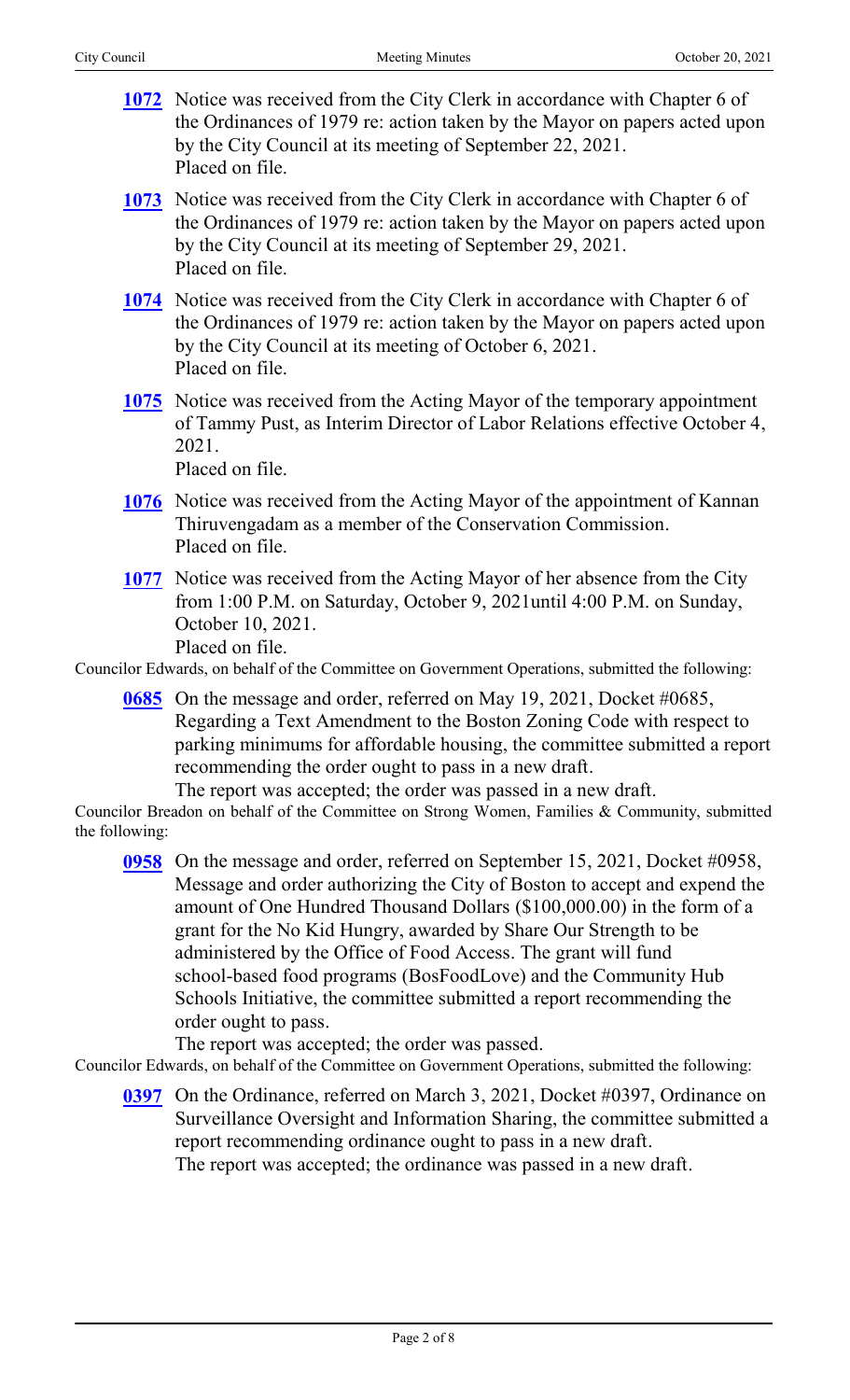Councilor Flaherty, on behalf of the Committee on Boston COVID-19 Recovery, submitted the following:

**[0994](http://boston.legistar.com/gateway.aspx?m=l&id=/matter.aspx?key=4788)** On the message and order, referred on September 22, 2021, Docket #0994, Message and order authorizing the City of Boston to accept and expend the amount of One Million Six Hundred Three Thousand One Hundred Twelve Dollars (\$1,603,112.00) in the form a grant for the American Rescue Plan Act, Title III-B awarded by the U.S. Department of Health and Human Services, passed though the MA Executive Office of Elder Affairs, to be administered by the Age Strong Commission. The grant will fund Supportive Services for older adults in Boston, for the period 4/1/21 through 6/30/22, the committee submitted a report recommending the order ought to pass.

The report was accepted; the order was passed.

- **[0995](http://boston.legistar.com/gateway.aspx?m=l&id=/matter.aspx?key=4789)** On the message and order, referred on September 22, 2021, Docket #0995, Message and order authorizing the City of Boston to accept and expend the amount of One Million Four Hundred Six Thousand Three Hundred Thirty One Dollars (\$1,406,331.00) in the form of a grant, for the American Rescue Plan Act-Title III-C Nutrition program, awarded by the U.S. Department of Health and Human Services, passed through the MA Executive Office of Elder Affairs, to be administered by Age Strong Commission. The grant will fund nutrition services for older adults in Boston, for the period 4/1/21 through 6/30/22, the committee submitted a report recommending the order ought to pass. The report was accepted; the order was passed.
- **[0996](http://boston.legistar.com/gateway.aspx?m=l&id=/matter.aspx?key=4790)** On the message and order, referred on September 22, 2021, Docket #0996, Message and order authorizing the City of Boston to accept and expend the amount of Four Hundred Twenty Three Thousand One Hundred Seventy Dollars (\$423,170.00) in the form of a grant for the American Rescue Plan Act- Title III-A, awarded by the U.S. Department of Health and Human Services, passed through the MA Executive Office of Elder Affairs, to be administered by the Age Strong Commission. The grant will fund administration cost for planning and implementation by the Age Strong Commission, from 4/1/2021 to 9/14/2021, the committee submitted a report recommending the order ought to pass.

The report was accepted; the order was passed.

**[0997](http://boston.legistar.com/gateway.aspx?m=l&id=/matter.aspx?key=4791)** On the message and order, referred on September 22, 2021, Docket #0997, Message and order authorizing the City of Boston to accept and expend the amount of Three Hundred Ninety Four Thousand One Hundred Thirty Three Dollars (\$394,133.00) in the form of a grant for the American Rescue Plan Act, Title III-E, awarded by the U.S. Department of Health and Human Services, passed through the MA Executive Office of Elder Affairs, to be administered by the Age Strong Commission. The grant will fund Family Caregiver Services for older adults in Boston, for the period 4/1/2021 through 6/30/22, the committee submitted a report recommending the order ought to pass.

The report was accepted; the order was passed.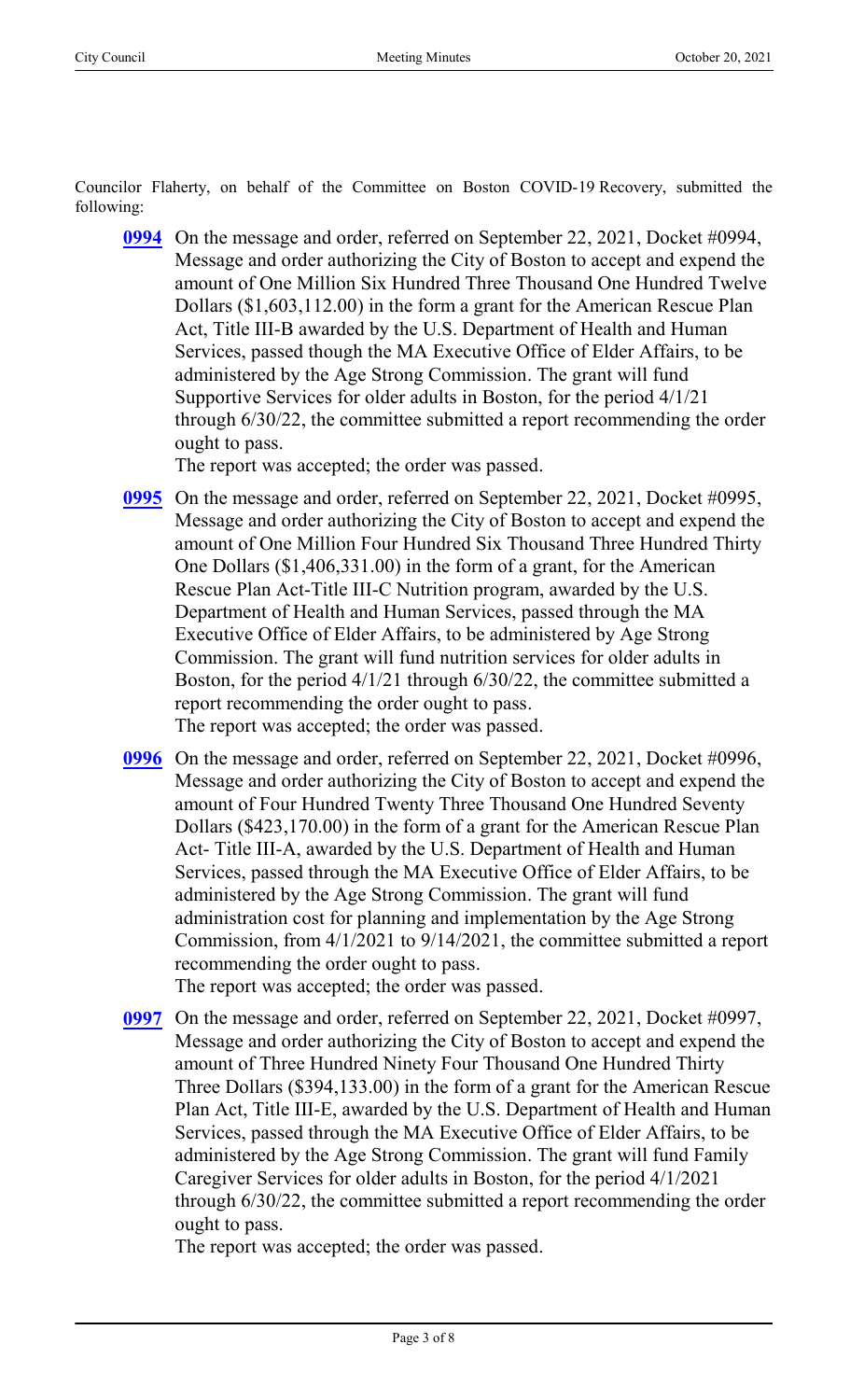**[0999](http://boston.legistar.com/gateway.aspx?m=l&id=/matter.aspx?key=4792)** On the message and order, referred on September 22, 2021, Docket #0999, authorizing the City of Boston to accept and expend the amount of One Hundred Fifty Seven Thousand Five Hundred Twenty Two Dollars (\$157,522.00) in the form of a grant, for the American Rescue Plan Act, Title III-D, awarded by the U.S. Department of Health and Human Services, passed through the MA Executive Office of Elder Affairs, to be administered by the Age Strong Commission. The grant will fund the Long-Term Care Ombudsman program, for the period 4/1/21 through 6/30/22, the committee submitted a report recommending the order ought to pass.

The report was accepted; the order was passed.

**[1001](http://boston.legistar.com/gateway.aspx?m=l&id=/matter.aspx?key=4793)** On the message and order, referred on September 22, 2021, Docket #1001, authorizing the City of Boston to accept and expand the amount of One Hundred Forty Thousand One Hundred Twenty-One Dollars (\$140,121.00) in the form of a grant, for the American Rescue Plan Act, Title III-D, awarded by the U.S. Department of Human Health and Services, passed though the MA Executive Office of Elder Affairs, to be administered by the Age Strong Commission. The grant will fund preventative health services for older adults in Boston, for the period 4/1/21 through 6/30/22, the committee submitted a report recommending the order ought to pass. The report was accepted; the order was passed

On motion of President Pro Tempore O'Malley, Docket 1078 was taken out of order.

**[1078](http://boston.legistar.com/gateway.aspx?m=l&id=/matter.aspx?key=4904) Councilor Arroyo, Mejia, Baker, Bok, Breadon, Campbell, Edwards, Essaibi George, Flaherty, Flynn, O'Malley and Wu offered the following:** Ordinance Preventing Wage Theft in the City of Boston. Referred to the Committee on Government Operations.

Councilor Breadon on behalf of the Committee on Strong Women, Families & Community, submitted the following:

**[1014](http://boston.legistar.com/gateway.aspx?m=l&id=/matter.aspx?key=4815)** On the message and order, referred on September 29, 2021, Docket #1014, Message and order authorizing the City of Boston to accept and expend the amount of Five Hundred Thousand Dollars (\$500,000.00) in the form of a grant for the FY21 Gus Schumacher Nutrition Incentive Program, awarded by the National Institute of Food and Agriculture-USDA to be administered by the Office of Food Access. The grant will fund projects to increase the purchase of fresh fruits and vegetables by low-income SNAP consumers, , the committee submitted a report recommending the order ought to pass. The report was accepted; the order was passed.

Councilor Wu in the Chair.

Councilor O'Malley, on behalf of the Committee on Environment, Resiliency and Parks, submitted the following:

**[1013](http://boston.legistar.com/gateway.aspx?m=l&id=/matter.aspx?key=4843)** On the message and order, referred on September 29 , 2021 Docket #1013, authorizing the City of Boston to accept and expend the amount of Seven Hundred Fifty Thousand Dollars (\$750,000.00) in the form of a Land Water Conservation Fund grant awarded by the National Park Service, passed through the Massachusetts Division of Conservation Services, to be administered by the Boston Parks and Recreation Department. The grant will be used for improvements at Malcolm X Park that will make paths, entrances, and play areas compliant with the Americans with Disabilities Act, the committee submitted a report recommending the order ought to pass.

The report was accepted; the order was passed. President Pro Tempore O'Malley in the Chair.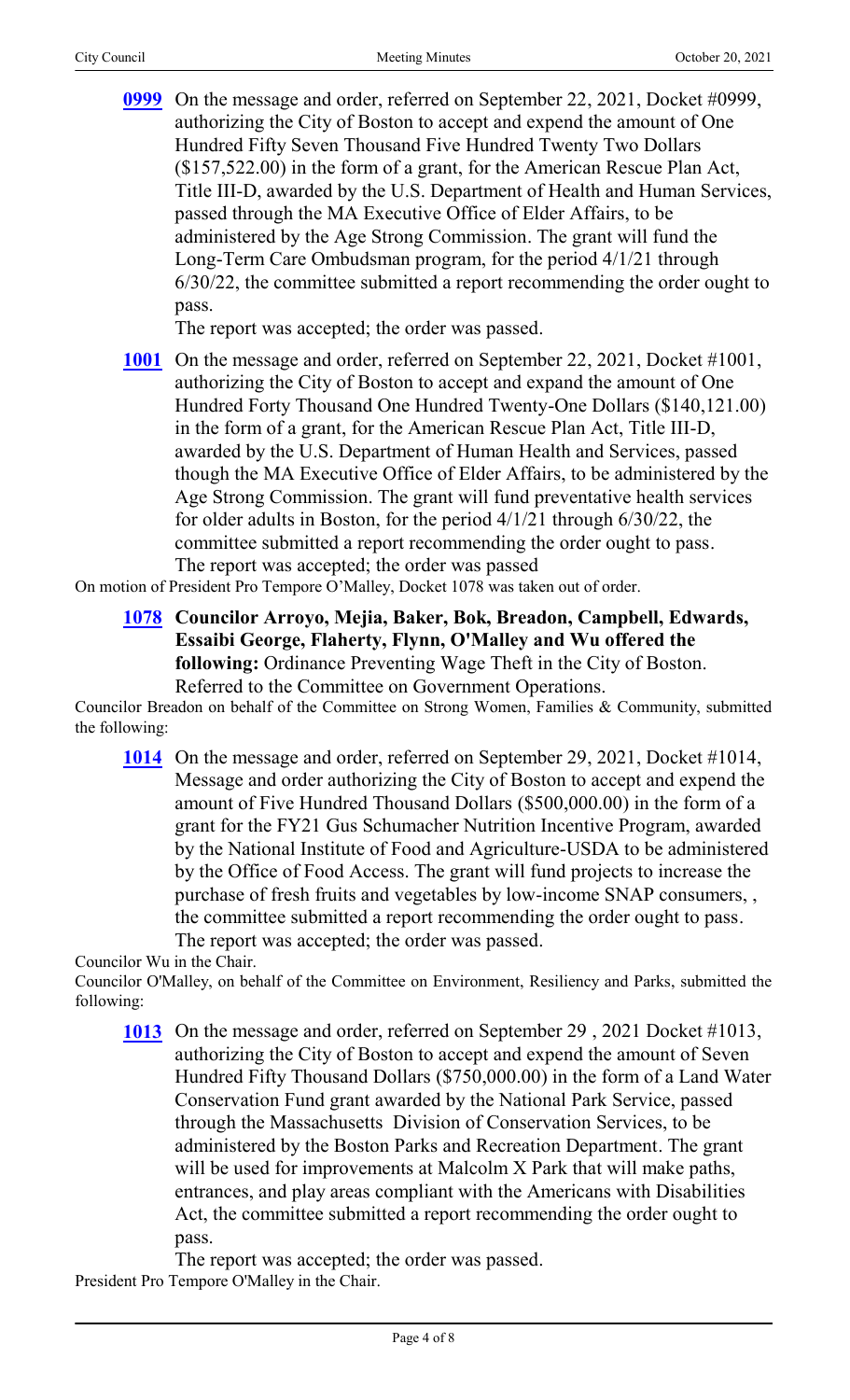Councilor Breadon on behalf of the Committee on Strong Women, Families & Community, submitted the following:

**[0825](http://boston.legistar.com/gateway.aspx?m=l&id=/matter.aspx?key=4622)** On the message and order, referred on June 30, 2021 Docket #0825, authorizing the City of Boston to accept and expend the amount of Six Hundred Seventy Two Thousand Six Hundred Eighty Five Dollars and Sixty Cents (\$672,685.60) in the form of a grant for the FY22 YouthWorks, awarded by the MA Executive Office of Labor and Workforce Development, passed through the Economic Development & Industrial Corporation of Boston, to be administered by the Youth Engagement & Employment. The grant will fund the Summer 2021 Success Link Employment Program, the committee submitted a report recommending the order ought to pass.

The report was accepted; the order was passed.

**[0826](http://boston.legistar.com/gateway.aspx?m=l&id=/matter.aspx?key=4621)** On the message and order, referred on June 30, 2021 Docket #0825, authorizing the City of Boston to accept and expend the amount of Four Hundred Seventy Six Thousand Six Hundred and Sixty Six Dollars (\$476,666.00) in the form of a grant for Nutrition Services for Boston elders, awarded by the U.S. Department of Health and Human Services, passed through the MA Executive Office of Elder Affairs to be administered by the Age Strong Commission. The grant will fund the FY21 Title IIIC Supplemental, the committee submitted a report recommending the order ought to pass.

The report was accepted; the order was passed.

**[1011](http://boston.legistar.com/gateway.aspx?m=l&id=/matter.aspx?key=4814)** On the message and order, referred September 29, 2021 Docket 1011, authorizing the City of Boston to accept and expend the amount of One Million Seven Hundred Sixty Eight Thousand Three Hundred Seventy Eight Dollars and Fifty Six Cents (\$1,768,378.56) in the form of a grant for the FY22 State Elder Lunch Program, awarded by the MA Executive Office of Elder Affairs to be administered by the Age Strong Commission. The grant will fund nutrition services for up to 284,394 meals for older adults in the City of Boston at \$6.24 per meal, the committee submitted a report recommending the order ought to pass.

The report was accepted; the order was passed.

Councilor Wu, on behalf of the Committee on Planning, Development & Transportation, submitted the following:

- **[0849](http://boston.legistar.com/gateway.aspx?m=l&id=/matter.aspx?key=4733)** On the message and order, referred on July 21, 2021 Docket # 0849, for your approval of the receipt of a Preservation Restriction Agreement on 41 Melrose Street, Boston, Ma 02116 by the Society for the Preservation of New England Antiquities d/b/a Historic New England, the committee submitted a report recommending the order ought to pass. The report was accepted, the order was passed
- **[0638](http://boston.legistar.com/gateway.aspx?m=l&id=/matter.aspx?key=4681)** Ordinance to create the Boston Commemoration Commission. Remains in the committee the Committee on Government Operations.
- **[1079](http://boston.legistar.com/gateway.aspx?m=l&id=/matter.aspx?key=4900) Councilor Mejia, Arroyo, Baker, Bok, Breadon, Campbell, Edwards, Essaibi George, Flaherty, Flynn, O'Malley and Wu offered the following:** Order for a hearing on the Status of Early Education and Childcare Workers. Referred to the Committee on Education.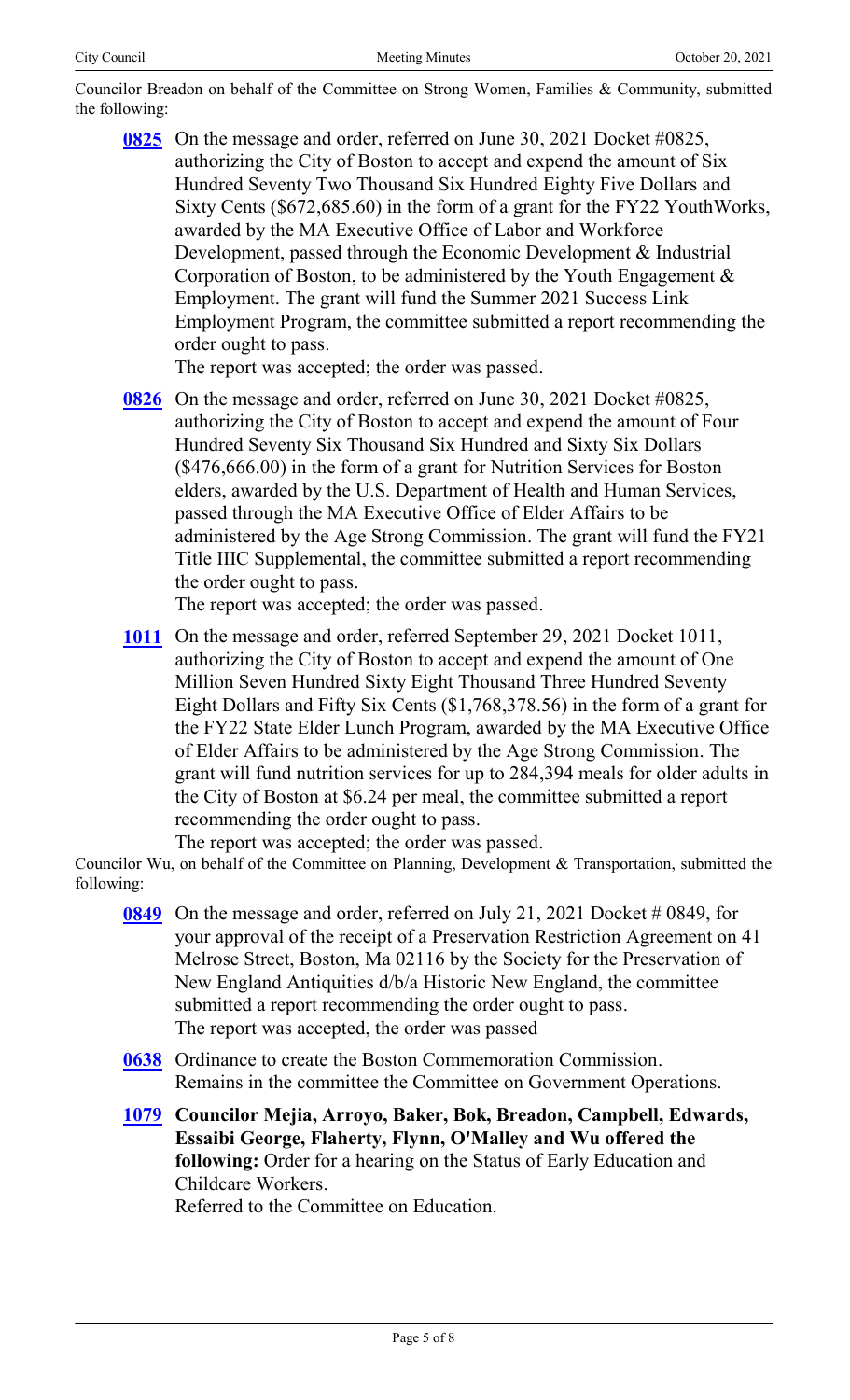**[1080](http://boston.legistar.com/gateway.aspx?m=l&id=/matter.aspx?key=4935) Councilor Edwards, Arroyo, Bok, Baker, Breadon, Campbell, Essaibi George, Flaherty, Flynn, Mejia, O'Malley and Wu offered the following:** Resolution in Support of S.874 and H.1435, an Act Promoting Housing Stability and Homelessness Prevention In Massachusetts. On motion of Edwards , rule 12 was invoked to include Councilor Bok as a co-sponsor.

On motion of Councilor Edwards, Arroyo and Bok, the rules were suspended; the resolution was adopted.

**[1081](http://boston.legistar.com/gateway.aspx?m=l&id=/matter.aspx?key=4937) Councilor Flynn, Wu, Arroyo, Baker, Bok, Breadon, Campbell, Edwards, Essaibi George, Flaherty, Mejia and O'Malley offered the following:** Resolution in support of H. 3115 "An Act Ensuring Equitable Representation in the Commonwealth".

On motion of Councilor Flynn and Wu, the rules were suspended; the resolution was adopted.

**[1082](http://boston.legistar.com/gateway.aspx?m=l&id=/matter.aspx?key=4938) Councilor Mejia, Arroyo, Baker, Bok, Breadon, Campbell, Edwards, Essaibi George, Flaherty, Flynn, O'Malley and Wu offered the following:** Resolution recognizing October as Dyslexia Awareness Month in the City of Boston. On motion of Councilor Mejia, the rules were suspended; the resolution was

adopted. adopted

**[1083](http://boston.legistar.com/gateway.aspx?m=l&id=/matter.aspx?key=4895)** Councilor O'Malley for Councilor Essaibi George offered the following: Order for the appointment of temporary employee Karen Foley in City Council.

Passed under suspension of the rules

**[1084](http://boston.legistar.com/gateway.aspx?m=l&id=/matter.aspx?key=4897)** Councilor O'Malley for Councilor Essaibi George offered the following: Order for the appointment of temporary employee Danielle Foley in City Council.

Passed under suspension of the rules

**[1085](http://boston.legistar.com/gateway.aspx?m=l&id=/matter.aspx?key=4944)** Councilor O'Malley for Councilor Mejia offered the following: Order for the appointment of temporary employee Sandra Saavedra Sanchez in City Council effective October 23, 2021.

Passed under suspension of the rules

The Chair stated that in absence of objection, three late-filed matters would be added to the Agenda. No objection being heard, the following matters were added:

**[1105](http://boston.legistar.com/gateway.aspx?m=l&id=/matter.aspx?key=4967)** Councilor O'Malley for Councilor Wu offered the following: Order for the appointment of temporary employees Rebecca Arellano, Brianna Millor, Avital Robbins and David Vittorini, Jr. effective in City Council on October 23, 2021.

Passed under suspension of the rules

**[1106](http://boston.legistar.com/gateway.aspx?m=l&id=/matter.aspx?key=4968)** Councilor O'Malley for Councilor Wu offered the following: Order for the appointment of temporary employees Rebecca Arellano, Brianna Millor, Avital Robbins and David Vittorini, Jr. effective in City Council on October 30, 2021.

Passed under suspension of the rules

**[1107](http://boston.legistar.com/gateway.aspx?m=l&id=/matter.aspx?key=4969) Councilor Baker, Flaherty, Flynn, Mejia, Edwards, Essaibi George and O'Malley offered the following:** An Ordinance regarding Access to Public Spaces.

Referred to the Committee on Government Operations.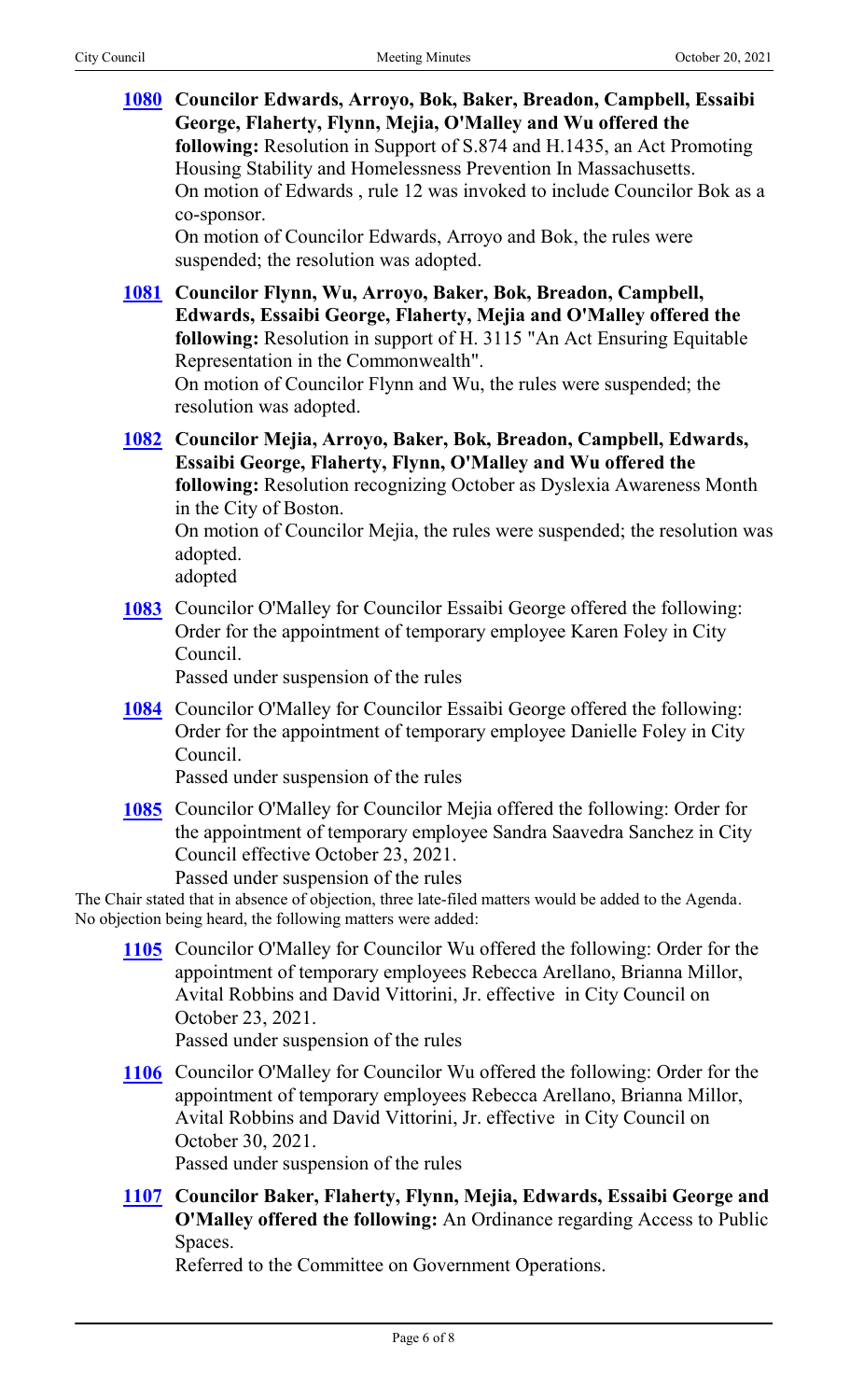The Chair moved adoption of a Consent Agenda containing the following matters.

- **[1086](http://boston.legistar.com/gateway.aspx?m=l&id=/matter.aspx?key=4887) Councilor Wu offered the following:** Resolution recognizing Republic of China Day in Boston.
- **[1087](http://boston.legistar.com/gateway.aspx?m=l&id=/matter.aspx?key=4898) Councilor Flynn offered the following:** Resolution in recognition of Jerry Rubin.
- **[1088](http://boston.legistar.com/gateway.aspx?m=l&id=/matter.aspx?key=4899) Councilor Flynn and Flaherty offered the following:** Resolution in memory of Anne Marie Collins.
- **[1089](http://boston.legistar.com/gateway.aspx?m=l&id=/matter.aspx?key=4901) Councilor Breadon offered the following:** Resolution recognizing Cynthia Woolcock.
- **[1090](http://boston.legistar.com/gateway.aspx?m=l&id=/matter.aspx?key=4902) Councilor Breadon offered the following:** Resolution recognizing Saint Columbkille Parish.
- **[1091](http://boston.legistar.com/gateway.aspx?m=l&id=/matter.aspx?key=4906) Councilor O'Malley offered the following:** Resolution recognizing 58 retiring Boston Police Officers for their years of service.
- **[1092](http://boston.legistar.com/gateway.aspx?m=l&id=/matter.aspx?key=4934) Councilor Mejia offered the following:** Resolution recognizing Filiberto Santiago.
- **[1093](http://boston.legistar.com/gateway.aspx?m=l&id=/matter.aspx?key=4936) Councilor Mejia offered the following:** Resolution recognizing Morning Star Baptist Church.
- **[1094](http://boston.legistar.com/gateway.aspx?m=l&id=/matter.aspx?key=4939) Councilor Flynn offered the following:** Resolution recognizing Pattie Happnie.
- **[1095](http://boston.legistar.com/gateway.aspx?m=l&id=/matter.aspx?key=4941) Councilor O'Malley, Arroyo, Mejia, Baker, Bok, Breadon, Campbell, Edwards, Essaibi George, Flaherty, Flynn and Wu offered the following:** Resolution recognizing 25 community members for Hispanic Heritage Month.
- **[1096](http://boston.legistar.com/gateway.aspx?m=l&id=/matter.aspx?key=4942) Councilor O'Malley offered the following:** Resolution congratulating George O'Malley.
- **[1097](http://boston.legistar.com/gateway.aspx?m=l&id=/matter.aspx?key=4943) Councilor O'Malley offered the following:** Resolution recognizing the Mulvey Family.
- **[1098](http://boston.legistar.com/gateway.aspx?m=l&id=/matter.aspx?key=4945) Councilor Edwards offered the following:** Resolution in memory of James Cali.
- **[1099](http://boston.legistar.com/gateway.aspx?m=l&id=/matter.aspx?key=4946) Councilor Edwards offered the following:** Resolution in memory of Tony Demarco.
- **[1100](http://boston.legistar.com/gateway.aspx?m=l&id=/matter.aspx?key=4947) Councilor Edwards offered the following:** Resolution in memory of Fernando Da Silva.
- **[1101](http://boston.legistar.com/gateway.aspx?m=l&id=/matter.aspx?key=4948) Councilor Flaherty offered the following:** Resolution congratulating John O'Neill.
- **[1102](http://boston.legistar.com/gateway.aspx?m=l&id=/matter.aspx?key=4951) Councilor Flaherty offered the following:** Resolution congratulating Verissimo Tavares.
- **[1103](http://boston.legistar.com/gateway.aspx?m=l&id=/matter.aspx?key=4952) Councilor Flaherty offered the following:** Resolution congratulating Demone Coleman.
- **[1104](http://boston.legistar.com/gateway.aspx?m=l&id=/matter.aspx?key=4953) Councilor Flaherty offered the following:** Resolution congratulating Reginald Dennis.